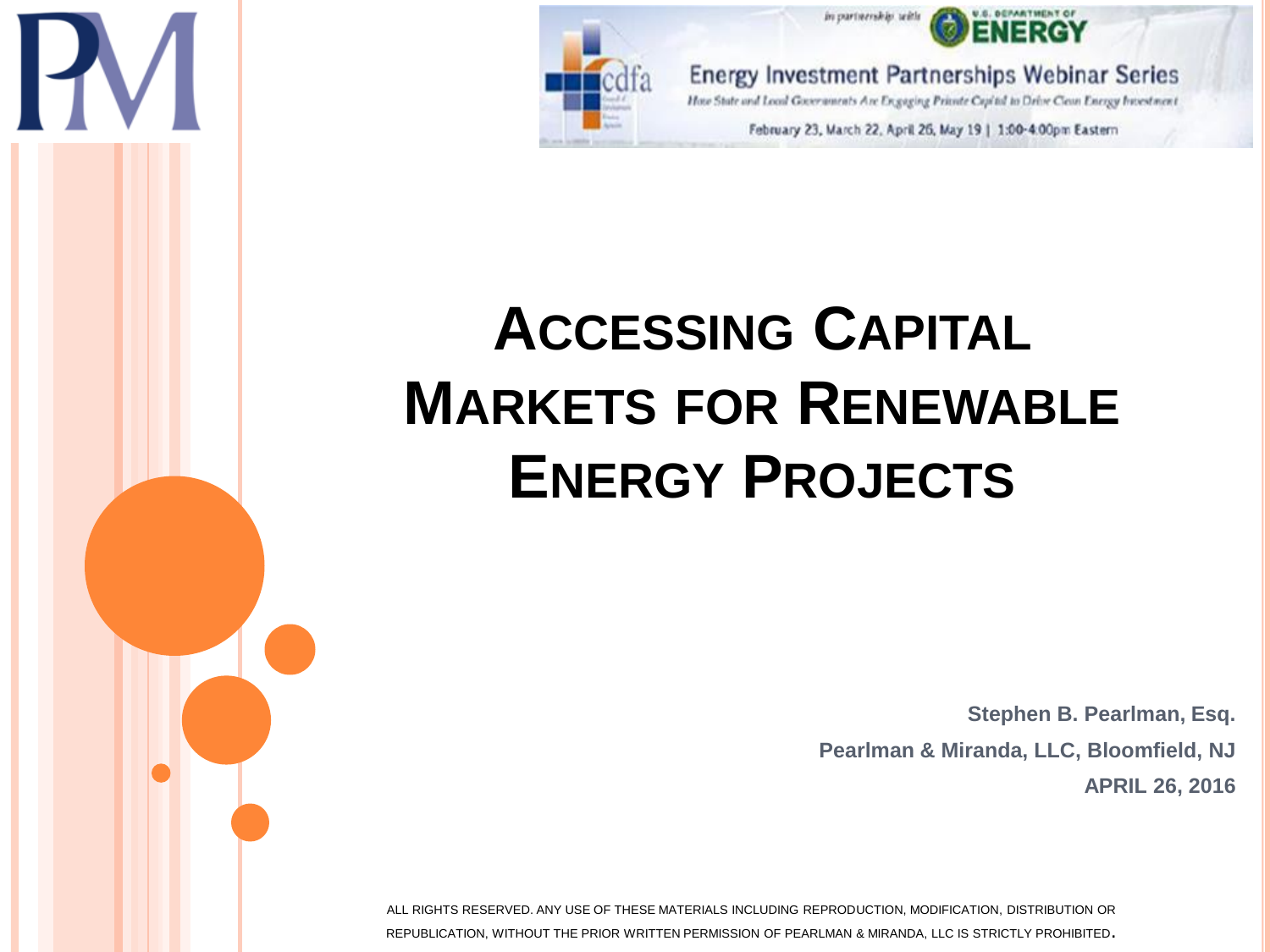

## **AVAILABLE CAPITAL MARKETS**

## For governments looking to finance renewable energy projects:

- **Municipal bond market** 
	- Primary market, public offering, or other (see below)
- Notes or Bonds (have not seen COPs or other interests)
- <sup>o</sup> Tax-exempt or Taxable
	- If tax-exempt, interest from tax-exempt investors, including muni bond funds.
- <sup>o</sup> No equity available to governments
	- Typically, no bank loans available, although private placement purchase by banks (§265(b) bank qualified bonds deduction for cost of carry, post 1986 Tax Act, under \$10M issuer)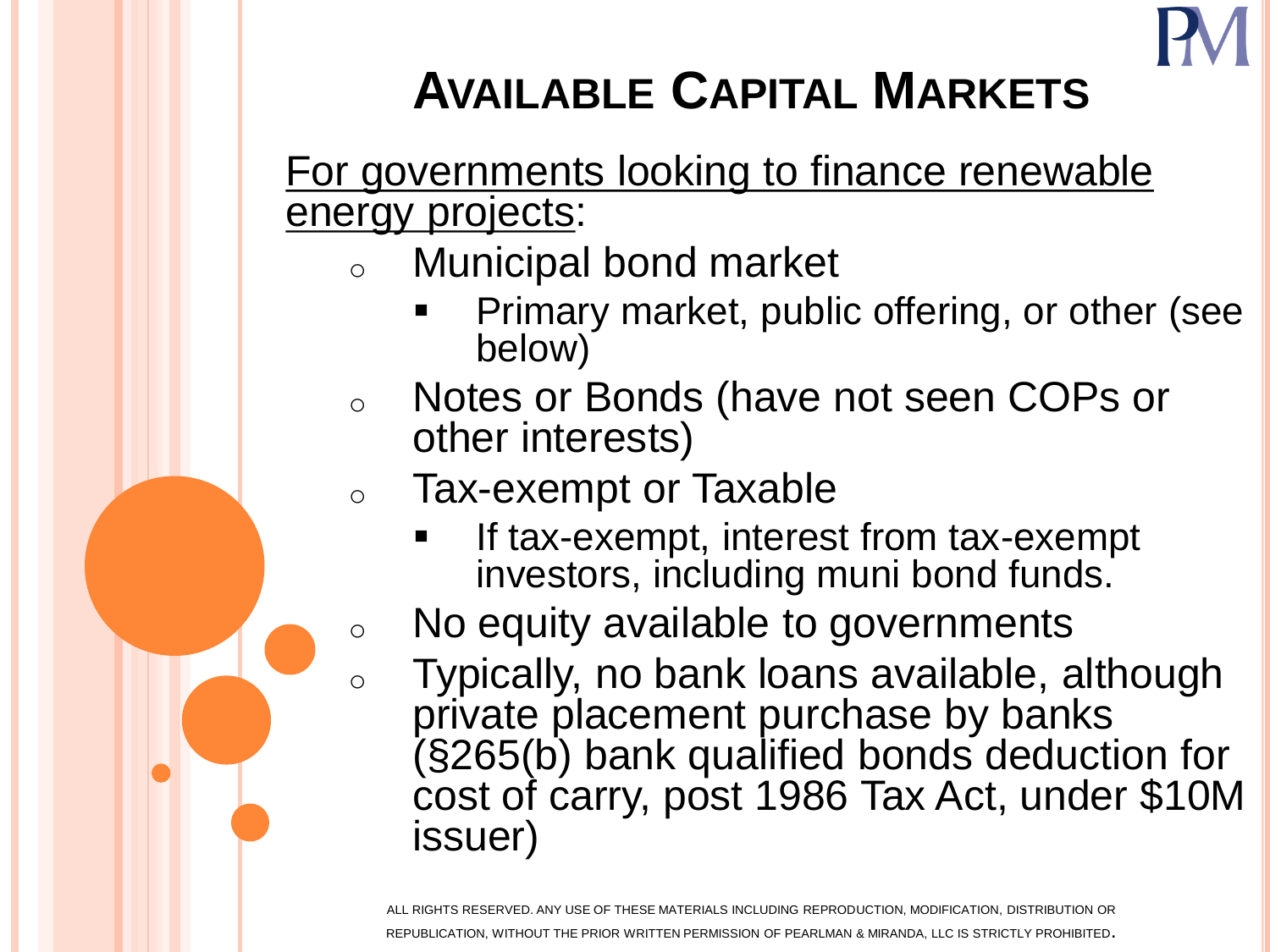

## **TYPES OF OFFERINGS**

- Public Offering with an underwriter
- Limited Pubic Offering, or Private Placement

### Tax Considerations:

- <sup>o</sup> Tax-exempt Governmental Bonds v. Taxable (historically a 200bp spread) Capital expenditures and related soft costs
	- Safe harbor management contract guidelines (Rev. Proc. 97-13)
- <sup>o</sup> AMT (Qualified private activity bonds (PABs); restrictive rules including volume cap, COI limitations)
	- PABs: Sewage Facilities, Water Facilities, Solid Waste to Energy Facilities, Local District Heating and Cooling Facilities, Small Issue IDBs
- <sup>o</sup> Tax Credit Bonds (clean renewable energy bonds (CREBs), qualified energy conservation bonds (QECBs))
	- $\circ$  Instead of current interest, bond holder receives tax credit = 70% of daily rate established by U.S. Treasury; see www.treasurydirect.gov/GA-SL/SLGS/selectQTCDate.htm)
	- CREBs: Wind Facilities, Closed-Loop Biomass Facilities, Open-Loop Biomass Facilities, Geothermal or Solar Energy Facilities, Small Irrigation Power Facilities, Landfill Gas Facilities, Trash Combustion Facilities, Marine and Hydrokinetic Renewable Energy Facilities

### Federal Securities Law Considerations:

- <sup>o</sup> Muni Market Exempt from Registration under Securities Act of 1933
- <sup>o</sup> MSRB Rule 15c2-12; Back Door regulation of Official Statements (muni market offering documents), post 1975 Tower Amendment, through regulation of underwriters
- $\circ$  Section 3(a)(2) exemption for tax-exempt bonds v. Reg D accredited investor and "big-boy letter" for taxable securities
- <sup>o</sup> Anti-Fraud provisions of Securities Exchange Act of 1934 still apply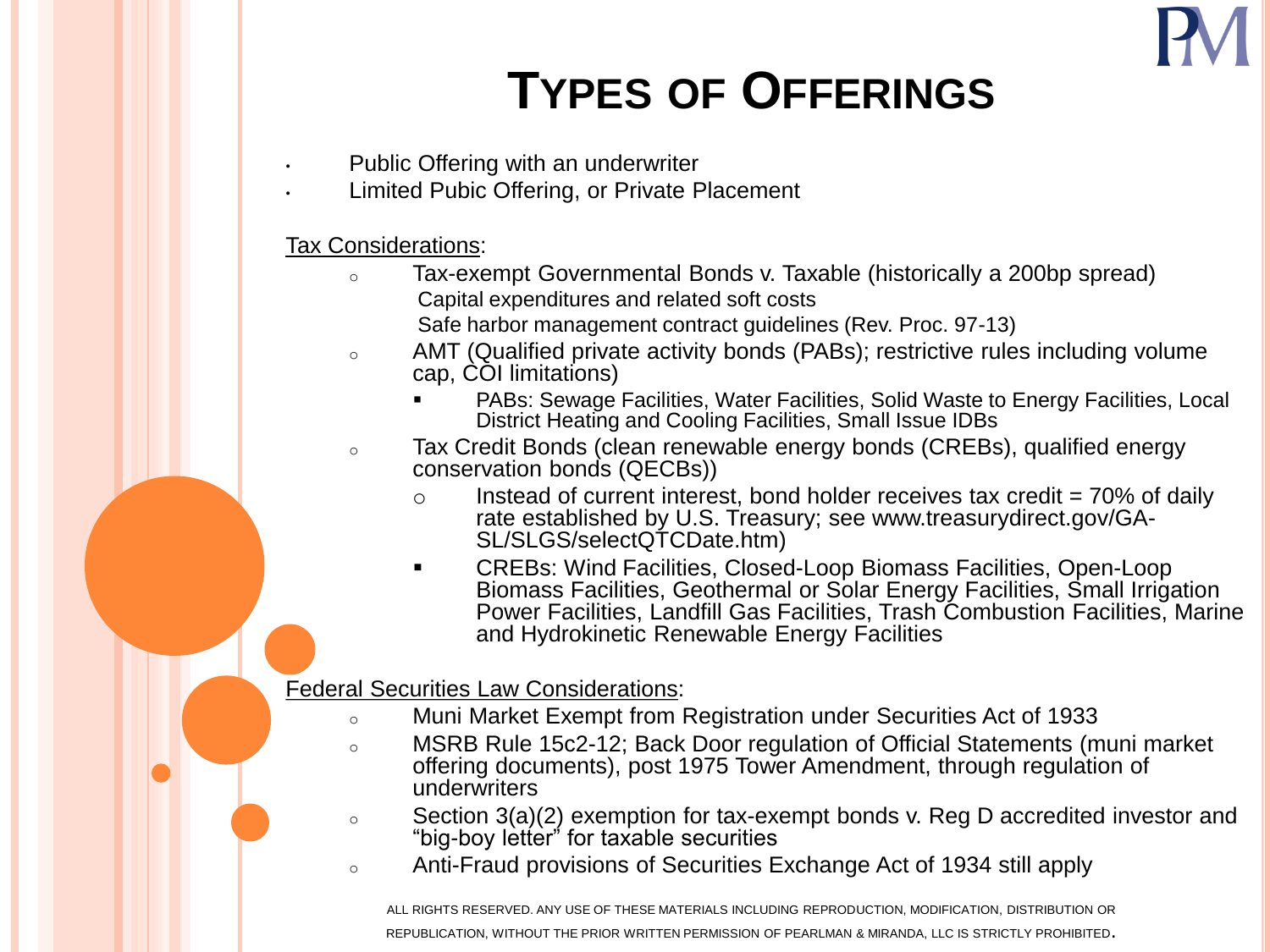## **CHARACTERISTICS OF MUNICIPAL MARKET**

Risk Adverse

- GO or bankable revenue stream, preferably with rate and negative covenants
- <sup>o</sup> Anti-dilution provisions (additional bond tests)
- Full project entitlements obtained

Quantifiable Risk (investment grade rating system, no "story bonds")

Sufficient Size (too small to engender interest)

Market Timing Considerations (Fed announcements)

Liquid Secondary Market for Publicly Offered Debt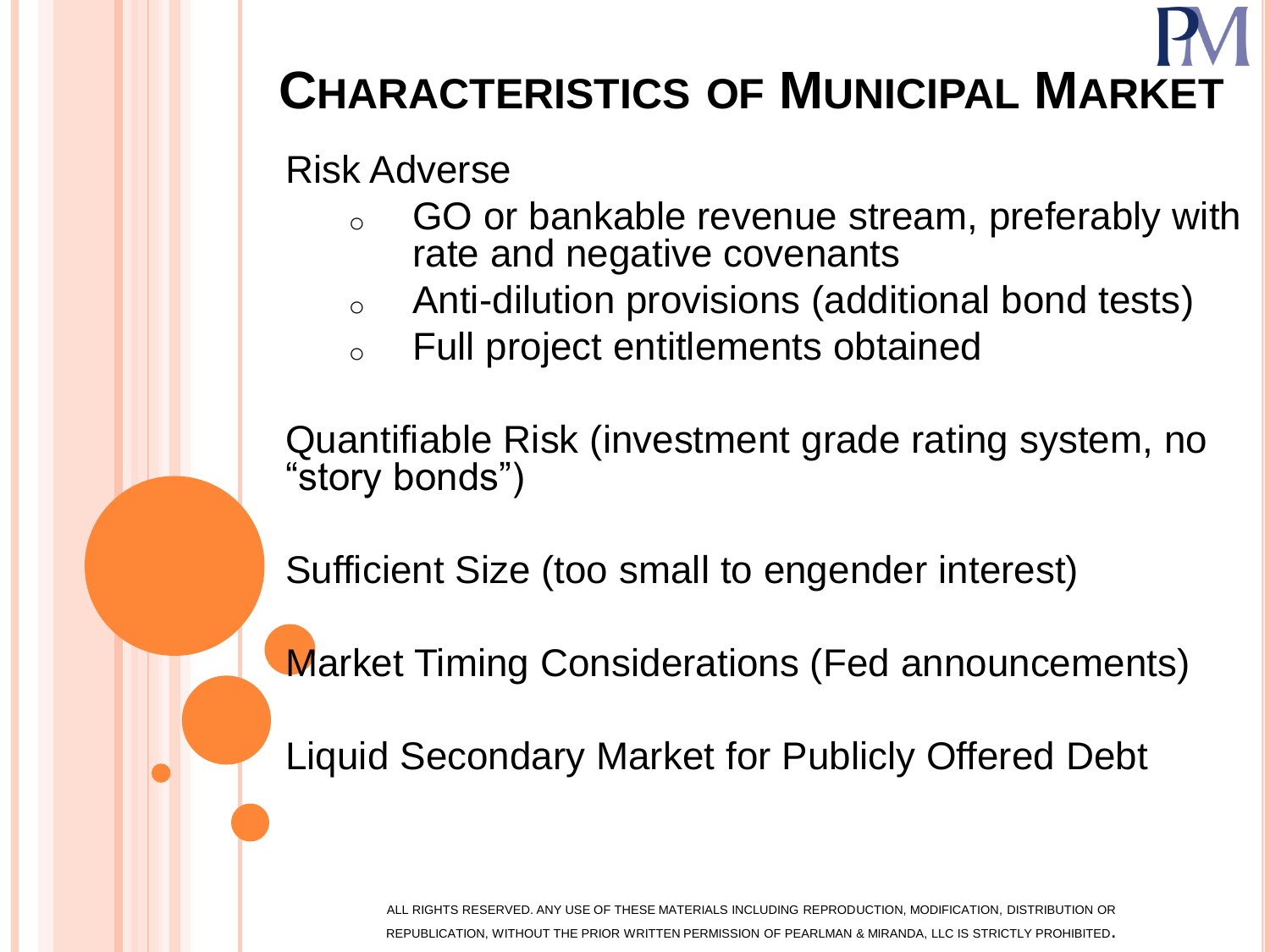# **TYPES OF RENEWABLE ENERGY PROJECTS**

- Solar (roof, ground mount and parking canopy)
- Wind (on and offshore; small (up to 100kw) and large wind)
- Energy Efficiency (energy savings offset capital cost; ESCO or govt. model)
- Combined Heat and Power (CHP, formerly Cogen)
- Fuel Cells
	- **Geothermal**
- **Microturbines**

• Energy Resiliency (Islanding and Blackstarting-backup fuel source for CHP)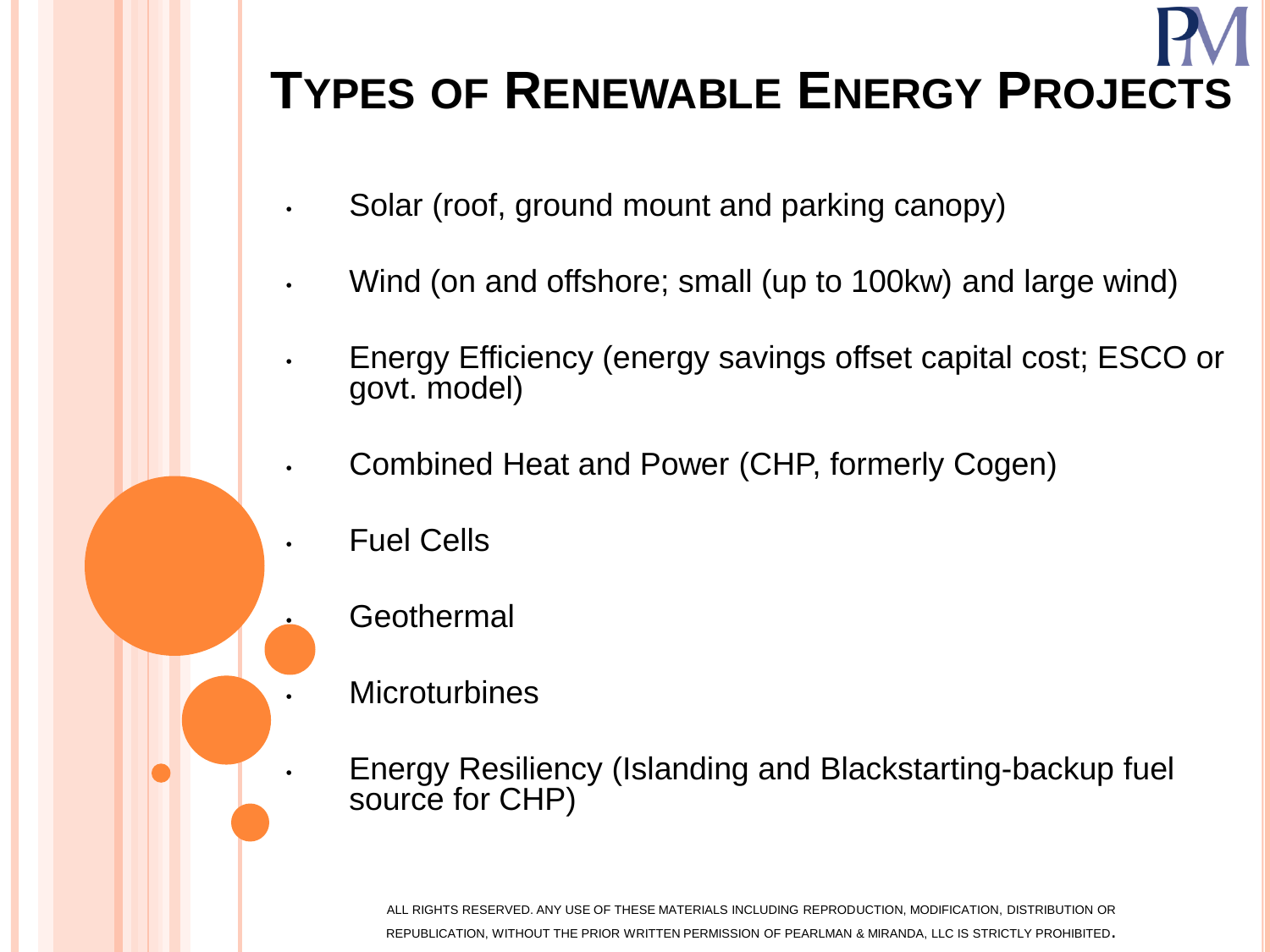

## **CAPITAL STACK**

For Governments:

- <sup>o</sup> Debt
- State Renewable Energy Certificates

### For Private:

- <sup>o</sup> Debt, Equity, or Mez Financing
- $\circ$  Investment Tax Credits (generally, 30% ITC see chart on next page)
- <sup>o</sup> MACRS (accelerated depreciation)
- <sup>o</sup> State RECs e.g., SRECs, ORECs
	- www.dsireusa.org

### For Both (as applicable):

- <sup>o</sup> Grants (e.g., see 71 subsidy programs available in NJ: http://programs.dsireusa.org/system/program?state=nj)
- <sup>o</sup> Subsidized Loan/Loan Forgiveness (e.g., NJEIT (SRF)/NJ Energy Resilience Bank/Other Green Banks)

### Other:

- <sup>o</sup> NMTC (39% over 7 years; on top of ITC-Goldman Sachs NJCAP 2011 transaction)
- <sup>o</sup> HUD-DR (NJ Resilience Bank)
- <sup>o</sup> DOE (\$47M DOE grant (25% project cost) to prospective NJ Offshore Wind developer)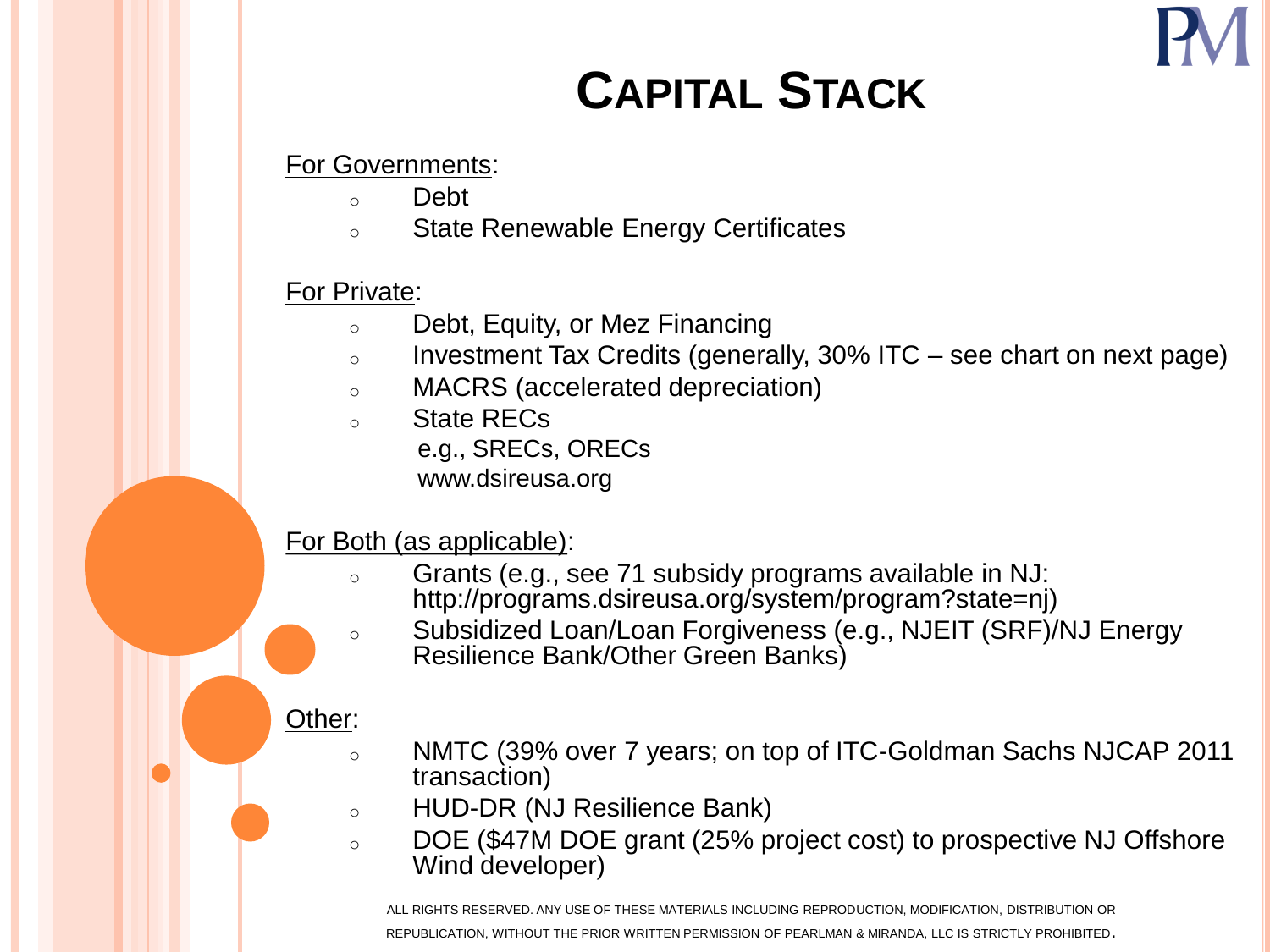## **INVESTMENT TAX CREDIT CHART**

#### Rebate Amount:

- <sup>o</sup> 30% for solar, fuel cells, small wind
- o 10% for geothermal, microturbines and CHP

#### Summary:

Note: The Consolidated Appropriations Act, signed in December 2015, included several amendments to this credit which apply to solar technologies and PTC-eligible technologies. Notably, the expiration date for these technologies was extended, with a gradual step down of the credits between 2019 and 2022.

The federal Business Energy Investment Tax Credit (ITC) has been amended a number of times, most recently in December 2015. The table below shows the value of the investment tax credit for each technology by year. The expiration date for solar technologies and wind is based on when construction begins. For all other technologies, the expiration date is based on when the system is placed in service (fully installed and being used for its intended purpose).

| <b>Technology</b>                                                                     | 12/31/16 | 12/31/17 | 12/31/18 | 12/31/19 | 12/31/20 | 12/31/21 | 12/31/22 | <b>Future Years</b> |
|---------------------------------------------------------------------------------------|----------|----------|----------|----------|----------|----------|----------|---------------------|
| PV, Solar Water Heating,<br>Solar Space Heating/Cooling,<br><b>Solar Process Heat</b> | 30%      | 30%      | 30%      | 30%      | 26%      | 22%      | 10%      | 10%                 |
| <b>Hybrid Solar Lighting, Fuel</b><br>Cells, Small Wind                               | 30%      | N/A      | N/A      | N/A      | N/A      | N/A      | N/A      | N/A                 |
| <b>Geothermal Heat Pumps,</b><br>Microtubines, Combine Heat<br>and Power Systems      | 10%      | N/A      | N/A      | N/A      | N/A      | N/A      | N/A      | N/A                 |
| <b>Geothermal Electric</b>                                                            | 10%      | 10%      | 10%      | 10%      | 10%      | 10%      | 10%      | 10%                 |
| Large Wind                                                                            | 30%      | 24%      | 18%      | 12%      | N/A      | N/A      | N/A      | N/A                 |

Source: http://energy.gov/savings/business-energy-investment-tax-credit-itc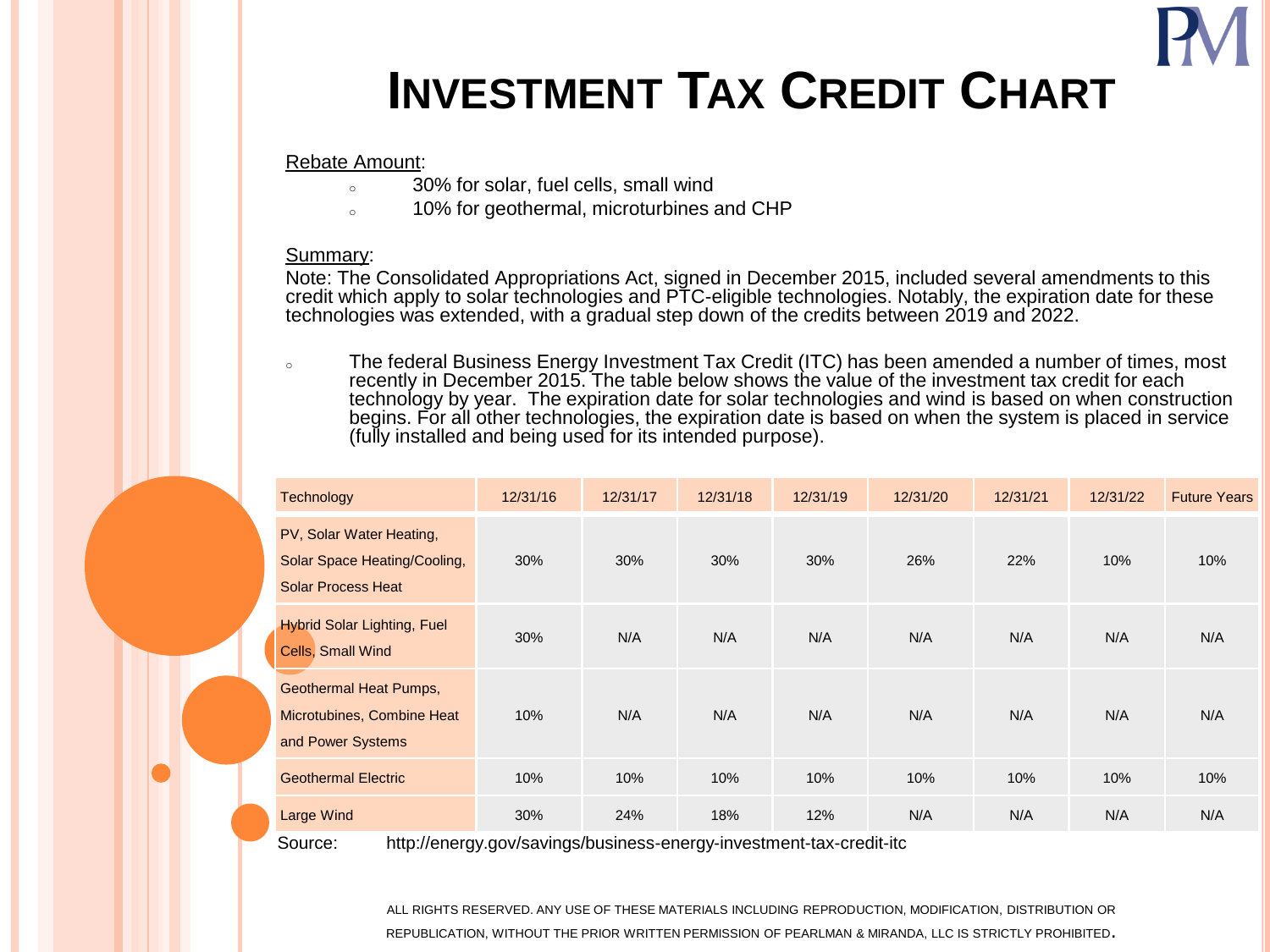## **CONT. INVESTMENT TAX CREDIT CHART**

#### Solar Technologies:

- Eligible solar energy property includes equipment that uses solar energy to generate electricity, to heat or cool (or provide hot water for use in) a structure, or to provide solar process heat.
	- Hybrid solar lighting systems, which use solar energy to illuminate the inside of a structure using fiber-optic distributed sunlight, are eligible.
	- Passive solar systems and solar pool-heating systems are not eligible.

#### Fuel Cells:

- The credit is equal to 30% of expenditures, with no maximum credit.
- However, the credit for fuel cells is capped at \$1,500 per 0.5 kilowatt ("kW") of capacity.
- Eligible property includes fuel cells with a minimum capacity of 0.5 kW that have an electricity-only generation efficiency of 30% or higher.

#### Small Wind Turbines:

- The credit is equal to 30% of expenditures, with no maximum credit for small wind turbines placed in service after December 31, 2008.
- Eligible small wind property includes wind turbines up to 100 kW in capacity. (In general, the maximum credit is \$4,000 for eligible property placed in service after October 3, 2008, and before January 1, 2009. The American Recovery and Reinvestment Act of 2009 removed the \$4,000 maximum credit limit for small wind turbines.)
- Small wind turbines must meet the performance and quality standards set forth by either the American Wind Energy Association Small Wind Turbine Performance and Safety Standard 9.1-2009 (AWEA), or the International Electrotechnical Commission 61400-1, 61400-12, and 61400-11 (IEC).

#### Geothermal Systems:

- The credit is equal to 10% of expenditures, with no maximum credit limit stated.
- Eligible geothermal energy property includes geothermal heat pumps and equipment used to produce, distribute or use energy derived from a geothermal deposit.
- For electricity produced by geothermal power, equipment qualifies only up to, but not including, the electric transmission stage.
- For geothermal heat pumps, this credit applies to eligible property placed in service after October 3, 2008.
- Note that the credit for geothermal property, with the exception of geothermal heat pumps, has no stated expiration date.

#### Microturbines:

- The credit is equal to 10% of expenditures, with no maximum credit limit stated (explicitly).
- The credit for microturbines is capped at \$200 per kW of capacity.
- Eligible property includes microturbines up to two megawatts (MW) in capacity that have an electricity-only generation efficiency of 26% or higher.

#### Combined Heat and Power (CHP):

- The credit is equal to 10% of expenditures, with no maximum limit stated.
- <sup>o</sup> Eligible CHP property generally includes systems up to 50 MW in capacity that exceed 60% energy efficiency, subject to certain limitations and reductions for large systems.
- The efficiency requirement does not apply to CHP systems that use biomass for at least 90% of the system's energy source, but the credit may be reduced for less-efficient systems.
- This credit applies to eligible property placed in service after October 3, 2008.

#### Production Tax Credit-Eligible Techologies:

Technologies that are eligible for the Production Tax Credit (PTC) were eligible to opt for the ITC in lieu of the PTC if construction commenced prior to January 1, 2015. As of January 1, 2015, only wind energy systems are eligible to claim the ITC in lieu of the PTC.

\*In general, the original use of the equipment must begin with the taxpayer, or the system must be constructed by the taxpayer. The equipment must also meet any performance and quality standards in effect at the time the equipment is acquired. The energy property must be operational in the year in which the credit is first taken.

Source: http://energy.gov/savings/business-energy-investment-tax-credit-itc

ALL RIGHTS RESERVED. ANY USE OF THESE MATERIALS INCLUDING REPRODUCTION, MODIFICATION, DISTRIBUTION OR

REPUBLICATION, WITHOUT THE PRIOR WRITTEN PERMISSION OF PEARLMAN & MIRANDA, LLC IS STRICTLY PROHIBITED.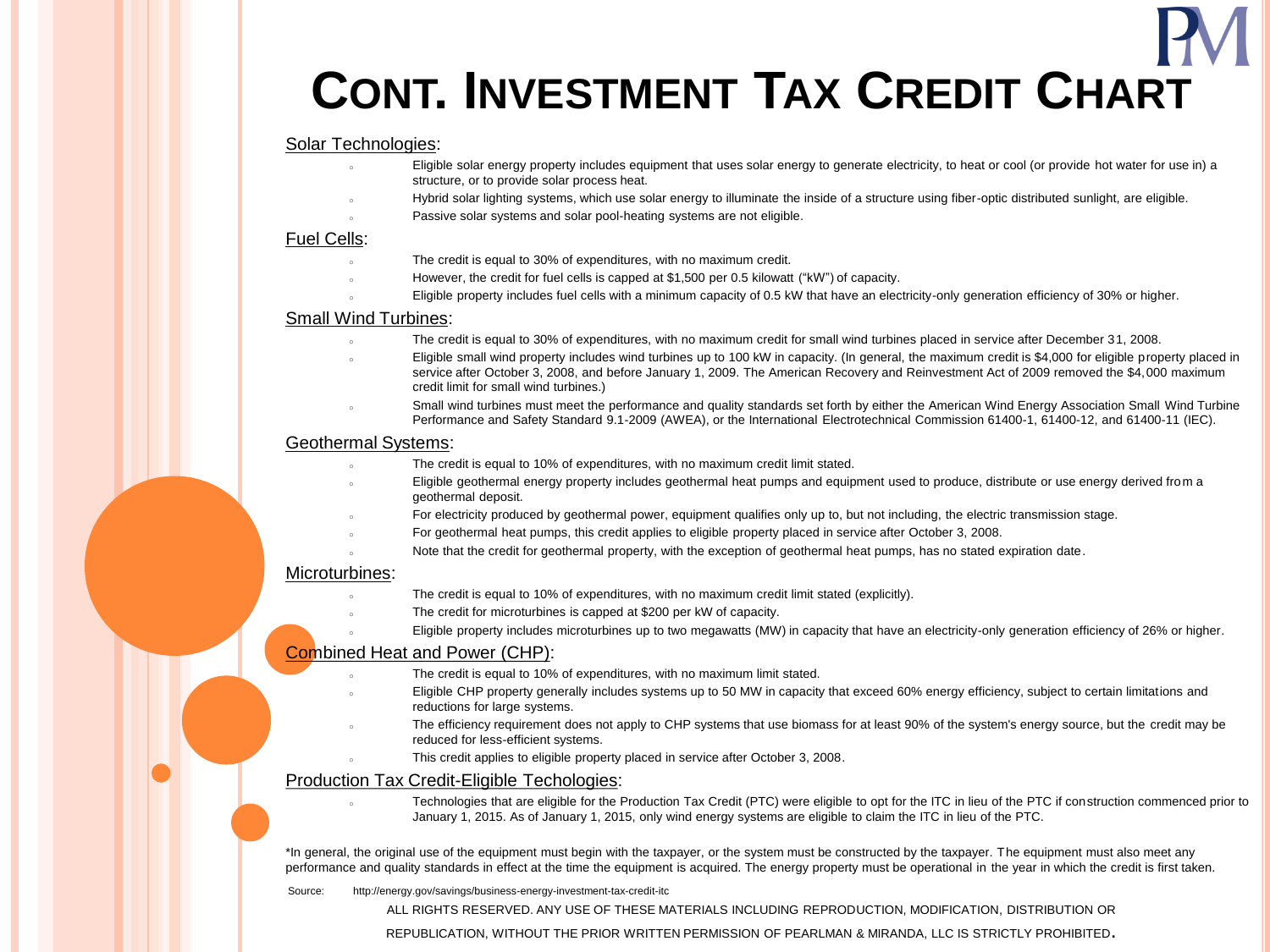

## **SECURITY FOR BONDS**

### General Obligation

- o Direct GO or Service Contract for Authorities (e.g., sewage or water authorities)
- <sup>o</sup> Debt Limitations and/or Voter Approval
- <sup>o</sup> Procedural Requirements, State and Local
- <sup>o</sup> Constitutional prohibition regarding private lending of credit
- o Other Pressing Capital Concerns

### Other Tax

<sup>o</sup> MA dedicated sales tax funding school district capital projects

### Special Assessment

- o PACE-cost of energy efficiency project assessment runs with the land
- Municipal lien trumps 1<sup>st</sup> mortgage bank liens, so issues for Fannie Mae/Freddie Mac

### Revenue Bonds

- <sup>o</sup> Conduit issuers and fees and procedures
- <sup>o</sup> Bankable deal (cost and revenue side)
	- Known technology risk (offshore wind, demonstration project-next generation turbine)
	- Dedicated Revenue Stream, including known value of benefits
		- Tax Credits syndicated or Infusion of Cash with Tax Equity Partner in privately funded transactions
		- Forward sale of RECs
		- Tested Payment Mechanics (OREC Order)
		- Attempt to minimize all risk to construction risk

### Credit Enhancement

- <sup>o</sup> GO Guaranty
- Bond Insurance or Letter of Credit
- o Other, e.g., NYSERDA 2013 \$24.3M NYS EFC SRF AAA Guaranty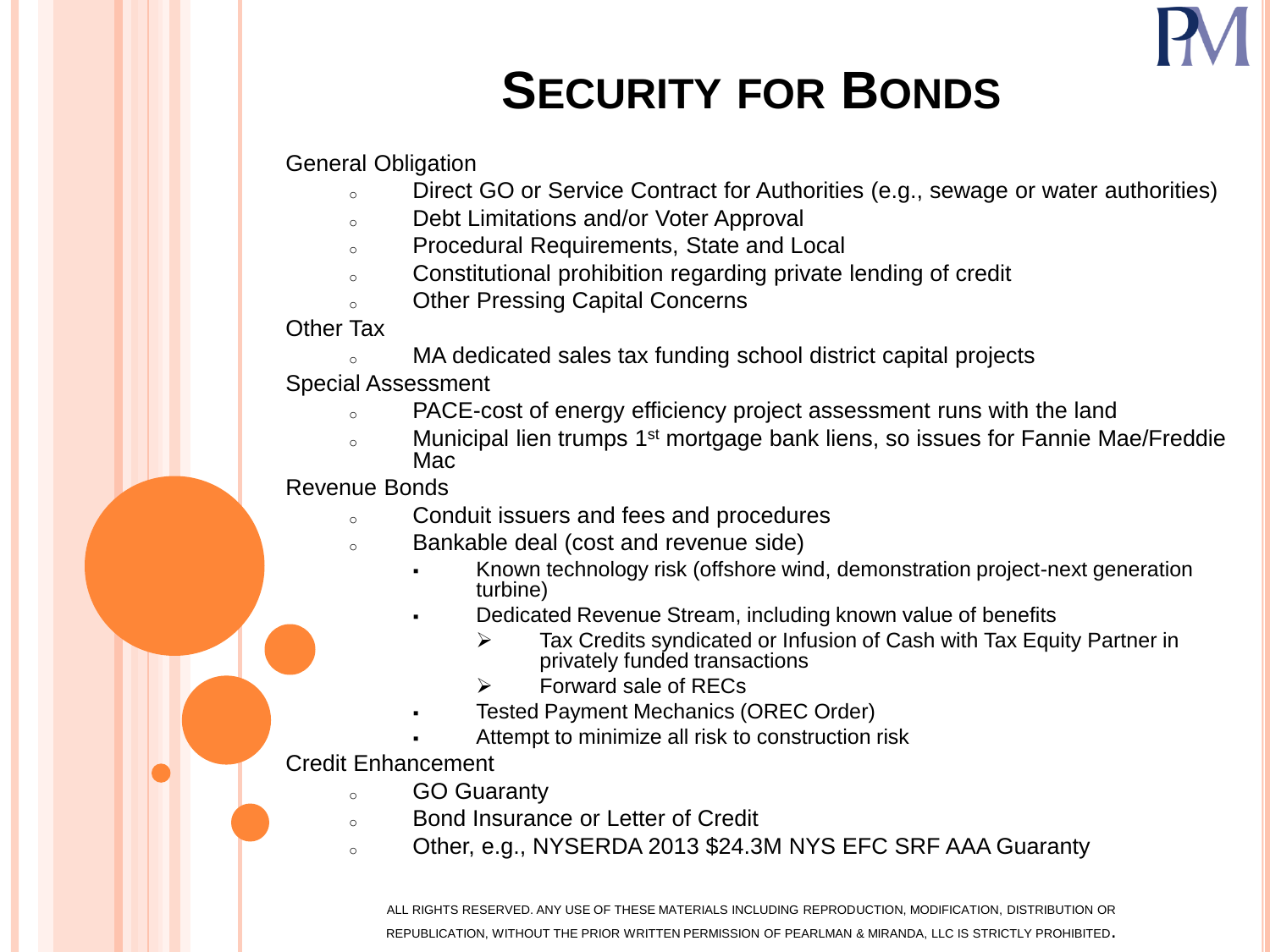## **TURNKEY PROJECTS FOR GOVERNMENTS**

**(WITH NO INTEREST IN ACCESSING CAPITAL MARKETS FOR THEIR ENERGY PROJECTS)**

Power Purchase Agreements (PPA):

- o Electric power sold to government at PPA price below tariff
- <sup>o</sup> Private developer takes Federal tax and State REC benefits, and embeds benefits, less profits, in PPA price
- o Turnkey and no government debt, but no transparency in pricing or savings, and lock-up government property for 10+ years (sufficient period to allow developer to take tax benefits and amortize capital costs)
- <sup>o</sup> Hidden costs in PPA terms

### Ground Lease Agreements:

- e.g., Solar facility on closed municipal landfill-a second use on otherwise useless government property
- <sup>o</sup> Special State incentives
- Ground lease rent

### Hybrid Morris Model:

- <sup>o</sup> Lower cost government financing
- o Private owner of energy property takes Federal tax benefits and State subsidies
- <sup>o</sup> Embeds additional savings in lower PPA price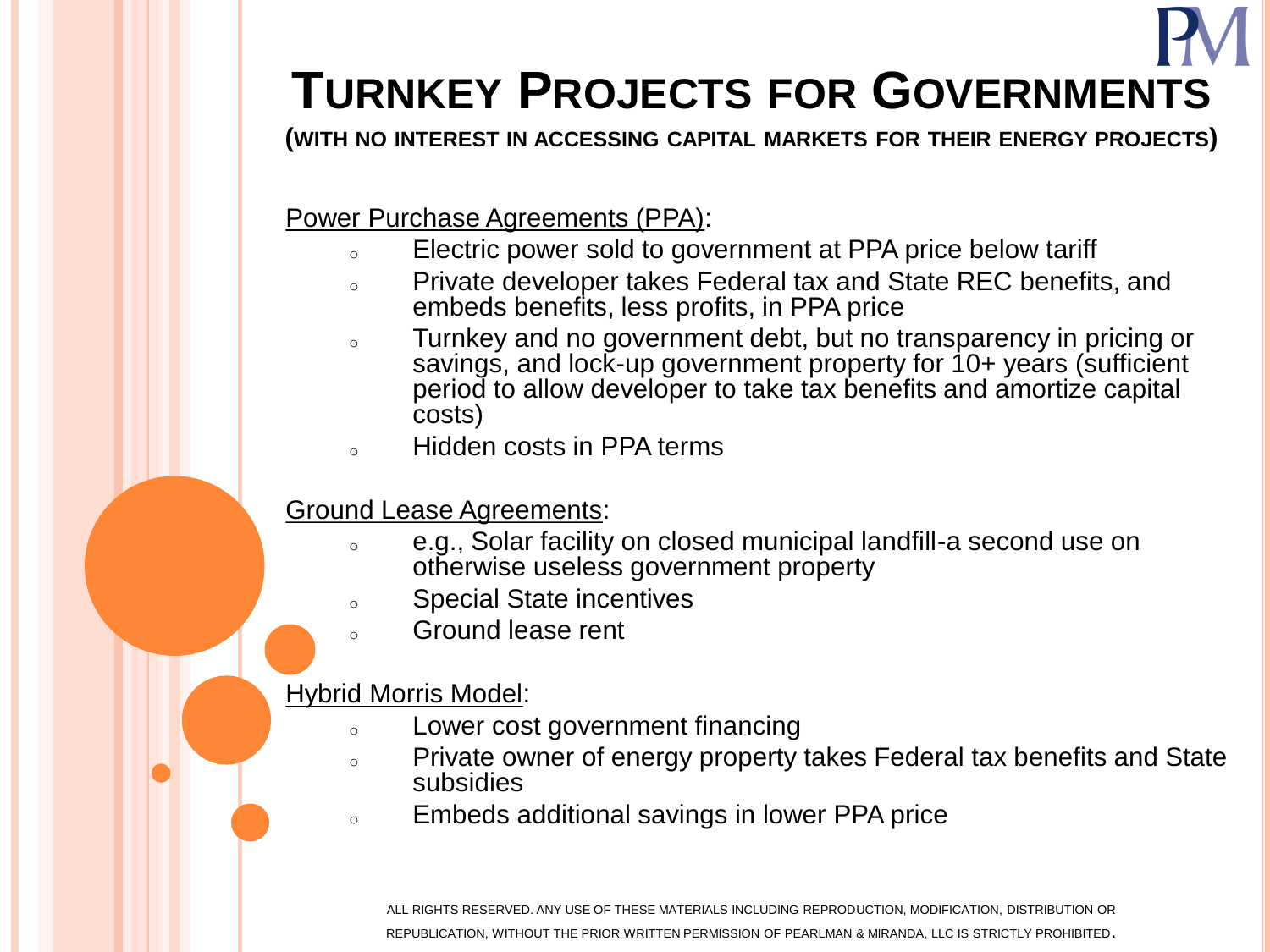## **QUESTIONS**







*Thank You!*